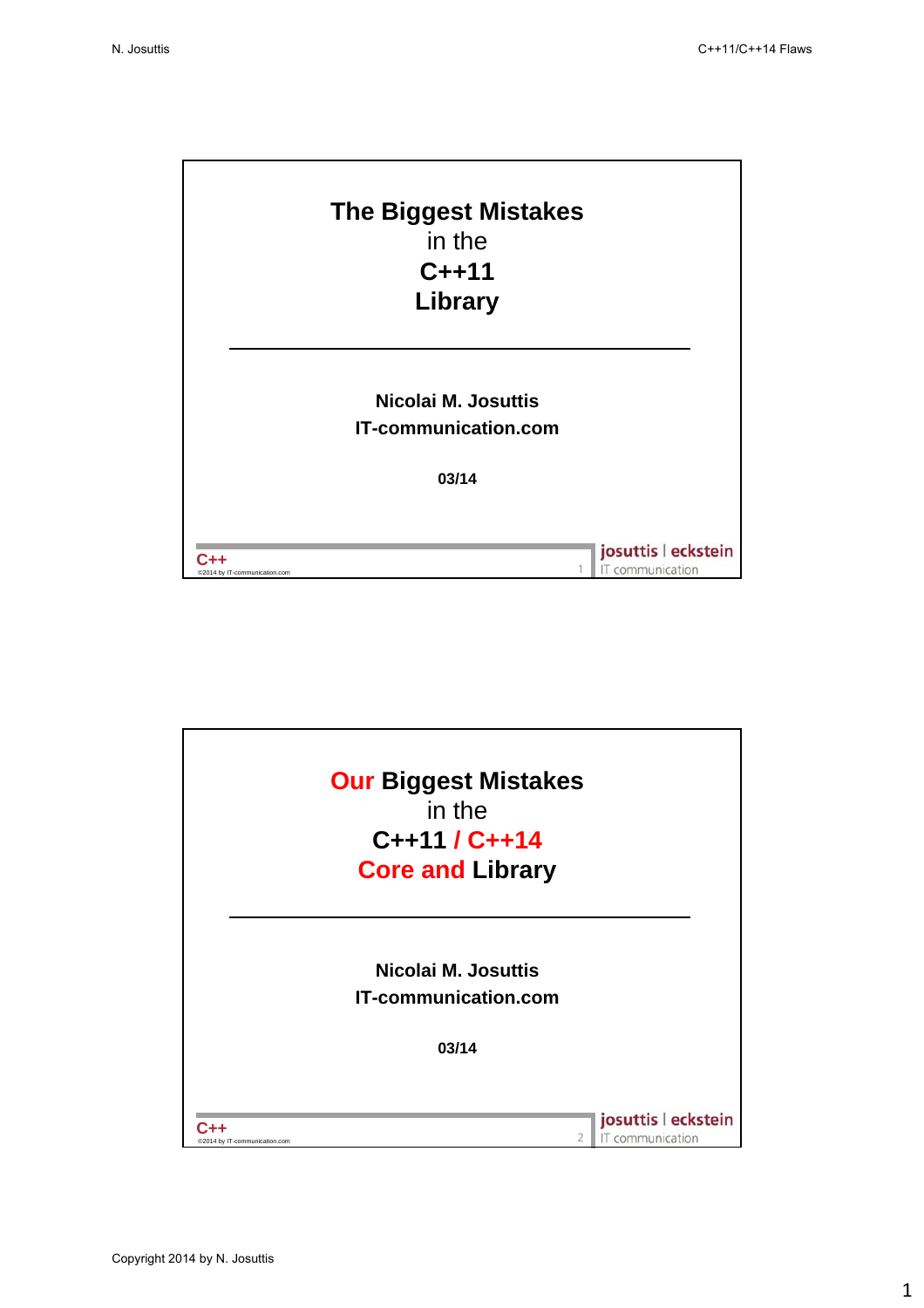

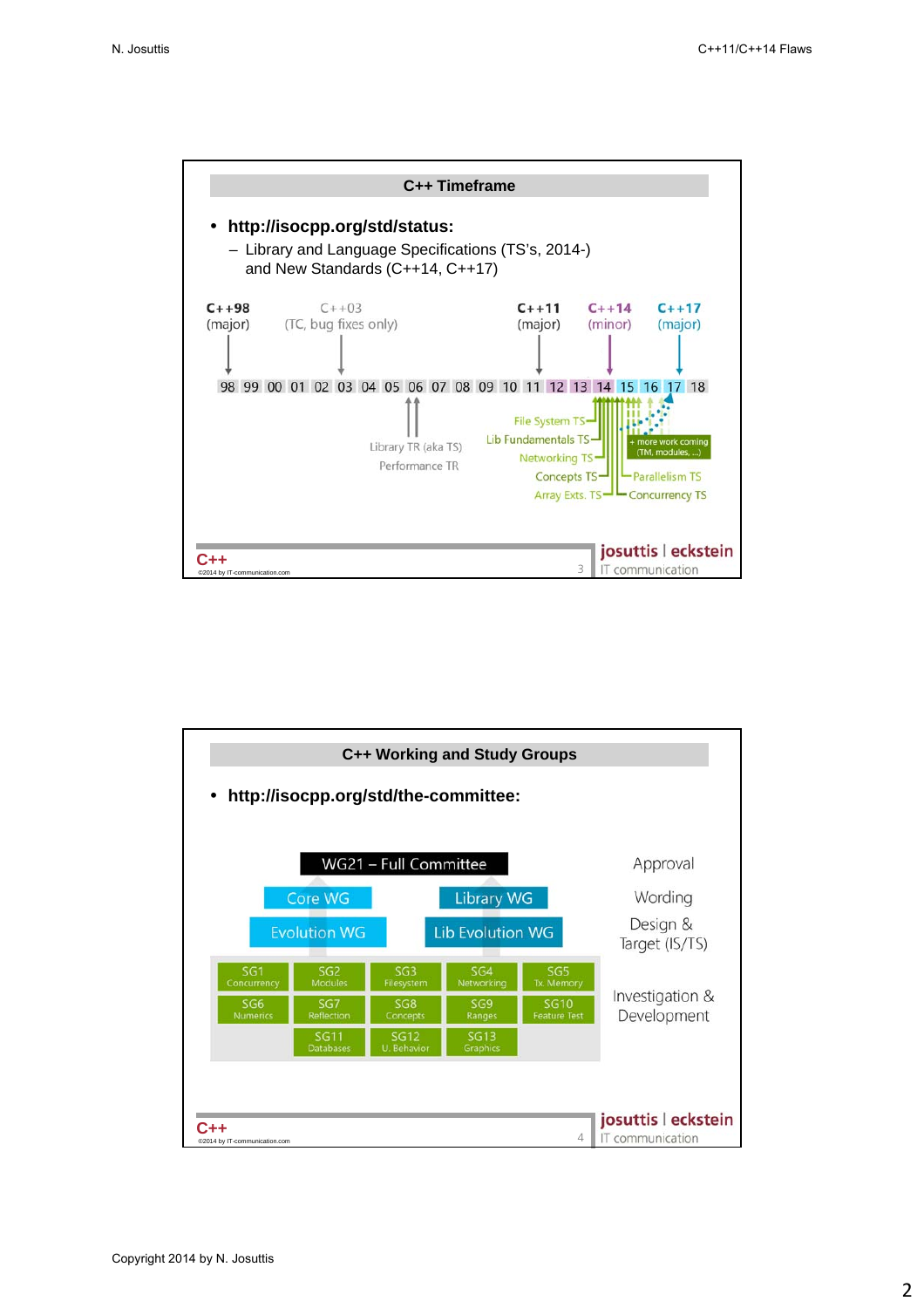```
iota()
 What is the output of this program:
   #include <vector>
   #include <numeric>
   #include <iostream>
   int main()
   {
     std::vector<int> coll = { 1, 2, 3, 5, 7, 11, 13, 17, 23 };
     std::iota (coll.begin(), coll.end(), // range
                                                     elem: 42
                                                     elem: 43
                42); // value
                                                     elem: 44
                                                     elem: 45
     for (const auto& elem : coll) {
                                                     elem: 46
       std::cout << "elem: " << elem << std::endl;
                                                     elem: 47
                                                     elem: 48
     }
                                                     elem: 49
   }
                                                     elem: 50
                                                josutus reckstein
©2014 by IT-communication.com 5 C++
                                                IT communication
```
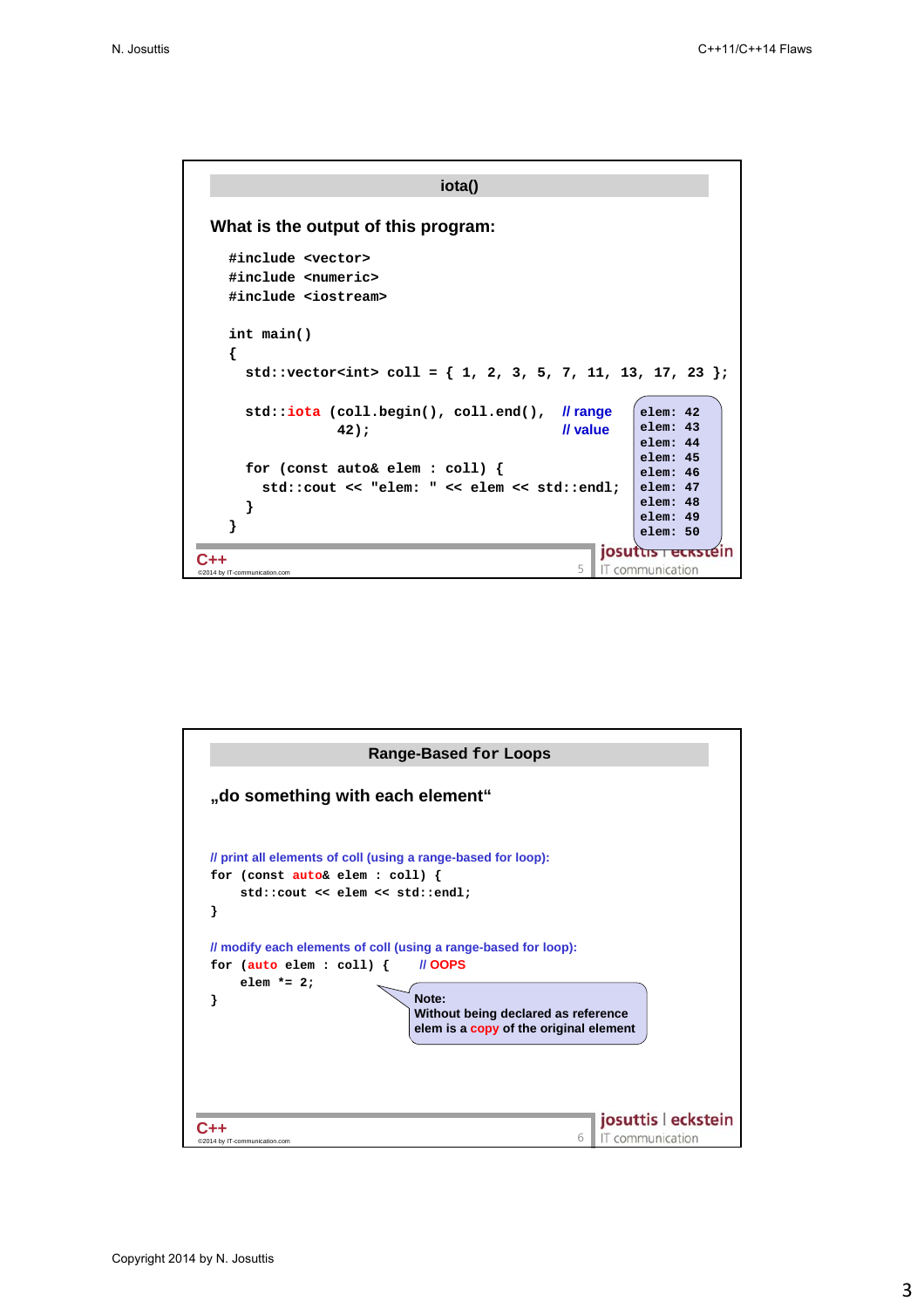

|                                                                   | <b>Next Generation of Range-Based for Loops</b>                        |
|-------------------------------------------------------------------|------------------------------------------------------------------------|
| for ( <i>identifier</i> : <i>coll</i> ) {<br>statement            | for $(\text{elem} : \text{coll})$ {<br>std::cout << elem << std::endl; |
|                                                                   |                                                                        |
| for $(auto&&\text{ identifier : } col)$ {<br>statement<br>ł       | for (auto&& elem : coll) {<br>std::cout << elem << std::endl;          |
| ſ<br>$\text{del} = \star \text{ pos:}$<br>statement               | for (auto&& _pos=coll.begin(), _end=coll.end(); _pos!= end; ++ pos ) { |
| $auto&&\text{elem} = *_{pos};$<br>std::cout << elem << std::endl; | for (auto&& _pos=coll.begin(), _end=coll.end(); _pos!=_end; ++_pos ) { |
| @2014 by IT-communication.com                                     | 8   IT communication                                                   |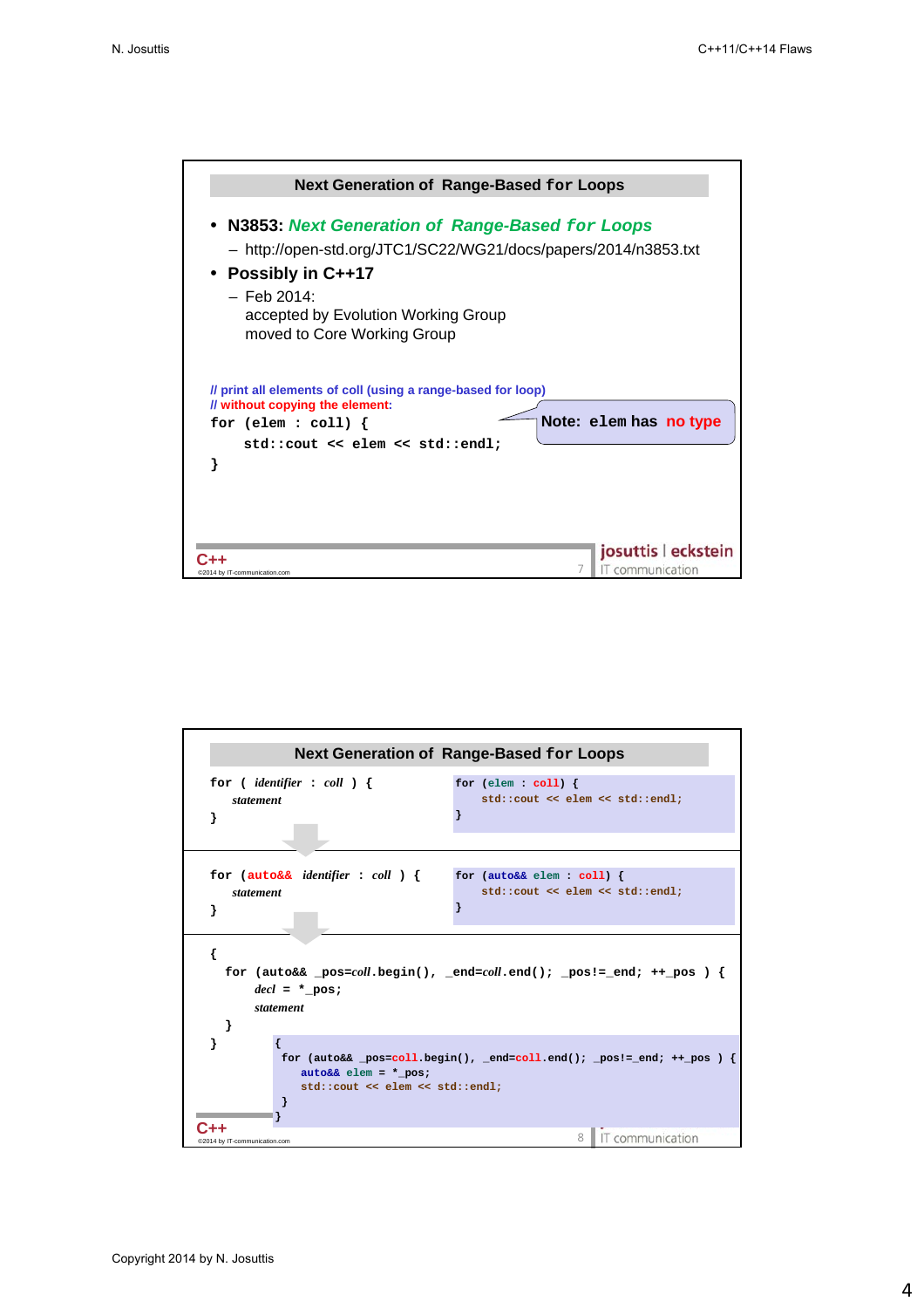

| Keyword explicit                                                                                               |                                         |
|----------------------------------------------------------------------------------------------------------------|-----------------------------------------|
| Constructors for one argument and type conversion operators<br>define implicit type conversions                |                                         |
| By using explicit you can disable these implicit conversions                                                   |                                         |
| - Useful if conversions change the semantics                                                                   |                                         |
| Note:                                                                                                          |                                         |
| $-$ Initializations with $=$ count as explicit conversions                                                     |                                         |
|                                                                                                                |                                         |
| class Collection<br>public:<br>explicit Collection (int); //initial size                                       |                                         |
| <br>۱;                                                                                                         |                                         |
| void foo (const Collection&);                                                                                  |                                         |
| $\mathcal U$ ERROR (would be OK without explicit)<br>fp(42);<br>fp(Collection(10)); // OK, explicit conversion |                                         |
| $II$ OK<br>Collection $c1(10)$ ;                                                                               |                                         |
| Collection $c2 = 10$ ;<br>// <b>ERROR</b> due to explicit                                                      |                                         |
| Collection c3 = Collection(10); $\frac{1}{10}$ OK                                                              |                                         |
| 10                                                                                                             | josuttis   eckstein<br>IT communication |
| @2014 by IT-communication.com                                                                                  |                                         |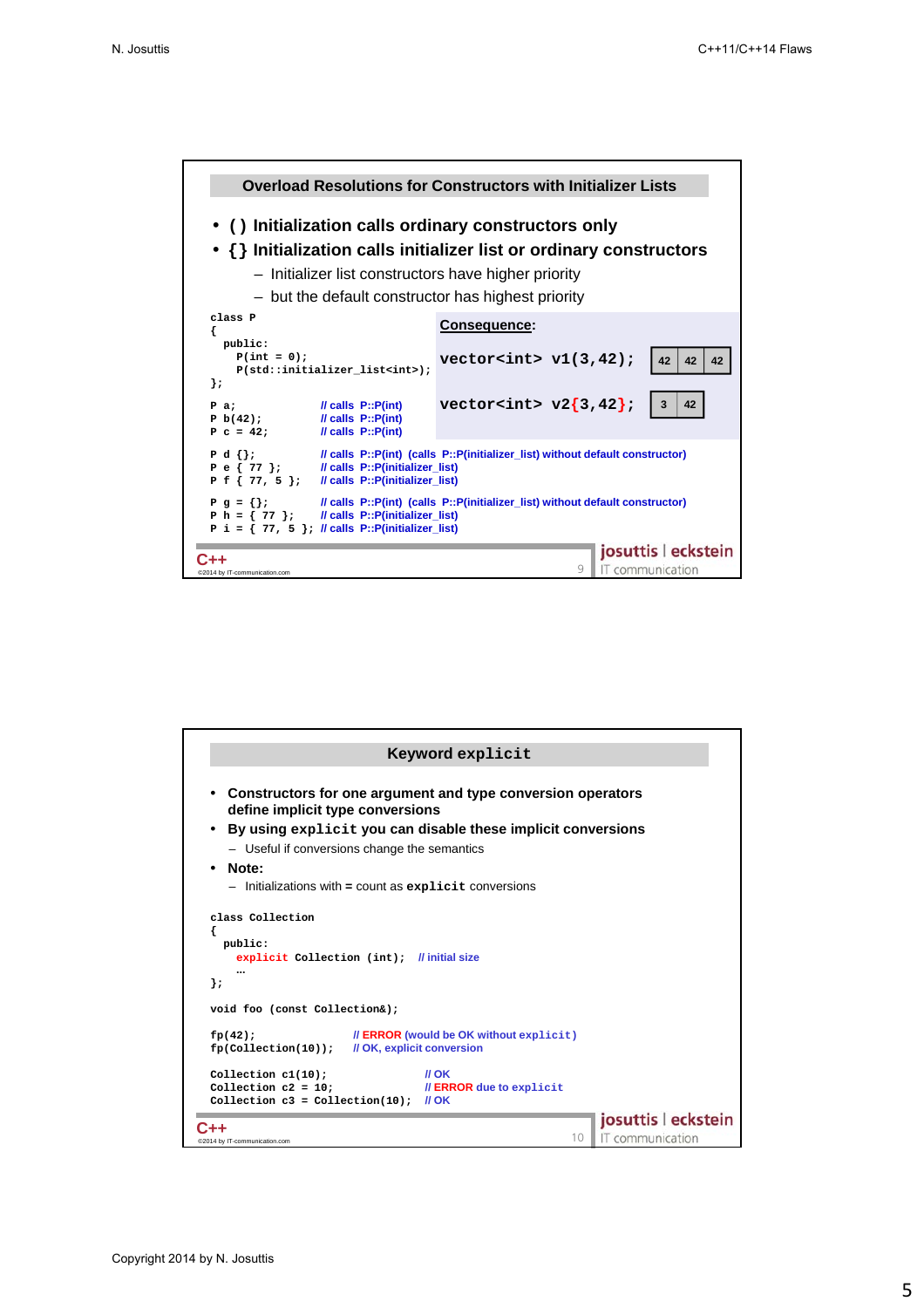

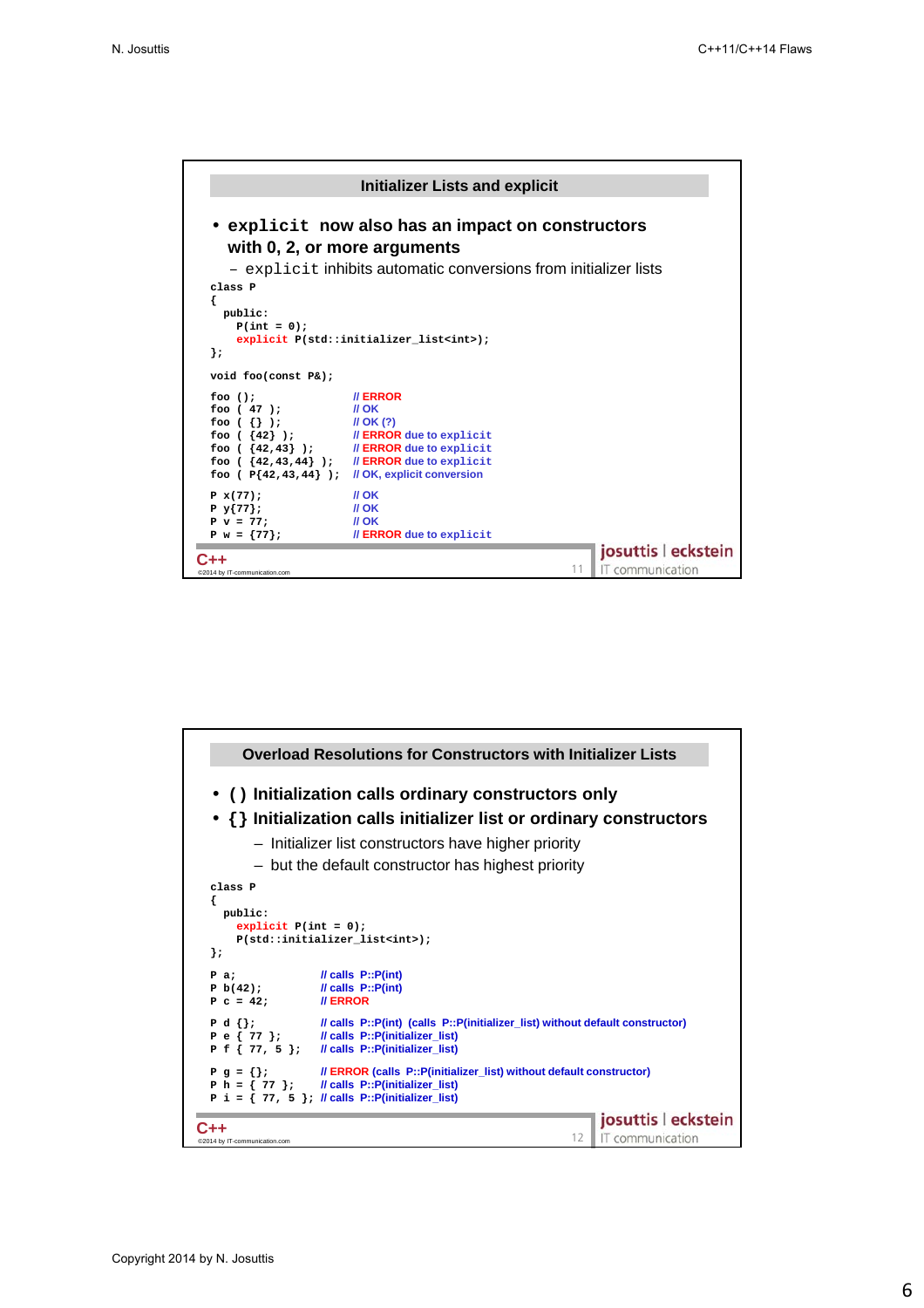

| We still have more explicit initialization Mess                                   |                            |
|-----------------------------------------------------------------------------------|----------------------------|
| template <class types=""></class>                                                 |                            |
| class tuple {                                                                     |                            |
| public:                                                                           |                            |
| constexpr tuple();                                                                | <b>Class tuple&lt;&gt;</b> |
| explicit constexpr tuple(const Types&);                                           |                            |
| template <class utypes=""></class>                                                | has                        |
| explicit constexpr tuple(UTypes&&);                                               |                            |
| $tuple (const tuple > = default;$<br>$tuple(tuple \&) = default;$                 |                            |
| template <class utypes=""></class>                                                | <b>18 constructors</b>     |
| constexpr tuple(const tuple <utypes> &amp; );</utypes>                            |                            |
| template <class utypes=""></class>                                                |                            |
| constexpr tuple(tuple <utypes> &amp; &amp; ) ;</utypes>                           |                            |
| template <class class="" u1,="" u2=""></class>                                    |                            |
| constexpr tuple(const pair <u1, u2="">&amp;); // only if sizeof(Types) == 2</u1,> |                            |
| template <class class="" u1,="" u2=""></class>                                    |                            |
| constexpr tuple(pair <u1, u2="">&amp;&amp;); // only if sizeof(Types) == 2</u1,>  |                            |
| template <class alloc=""></class>                                                 |                            |
| tuple(allocator_arq_t, const Alloc& a);                                           |                            |
| template <class alloc=""></class>                                                 |                            |
| tuple(allocator_arg_t, const Alloc& a, const Types&);                             |                            |
| template <class alloc,="" class="" utypes=""></class>                             |                            |
| tuple(allocator_arq_t, const Alloc& a, UTypes&&);                                 |                            |
| template <class alloc=""></class>                                                 |                            |
| tuple(allocator_arg_t, const Alloc& a, const tuple&);                             |                            |
| template <class alloc=""></class>                                                 |                            |
| tuple(allocator_arg_t, const Alloc& a, tuple&&);                                  |                            |
| template <class alloc,="" class="" utypes=""></class>                             |                            |
| tuple(allocator_arq_t, const Alloc& a, const tuple <utypes>&amp;);</utypes>       |                            |
| template <class alloc,="" class="" utypes=""></class>                             |                            |
| tuple(allocator_arq_t, const Alloc& a, tuple <utypes>&amp;&amp;);</utypes>        |                            |
| template <class alloc,="" class="" u1,="" u2=""></class>                          |                            |
| tuple(allocator_arq_t, const Alloc& a, const pair <u1, u2="">&amp;);</u1,>        |                            |
| template <class alloc,="" class="" u1,="" u2=""></class>                          |                            |
| tuple(allocator_arq_t, const Alloc& a, pair <u1, u2="">&amp;&amp;);</u1,>         | josuttis   eckstein        |
| @2014 by IT-communication.com                                                     | IT communication<br>14     |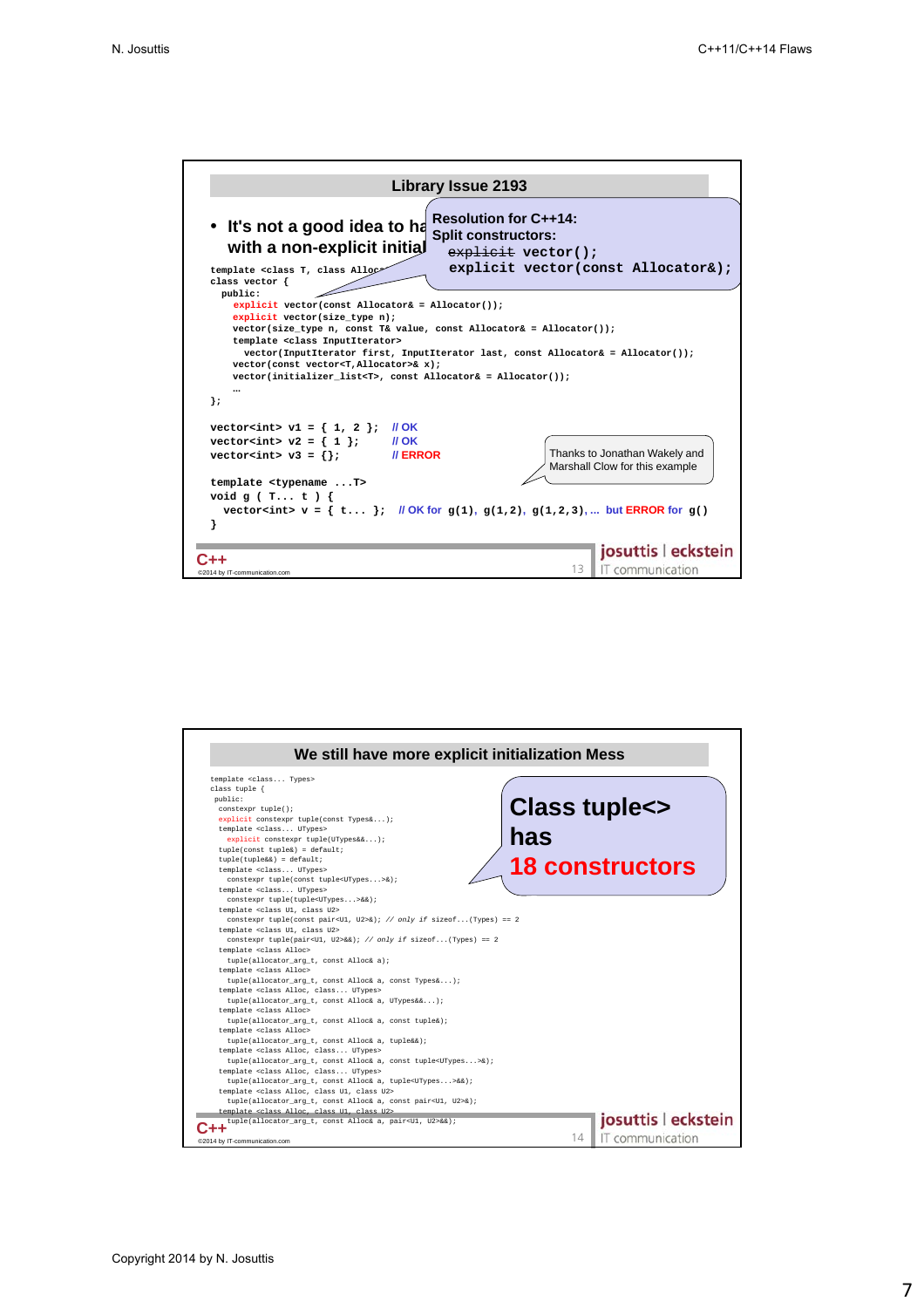

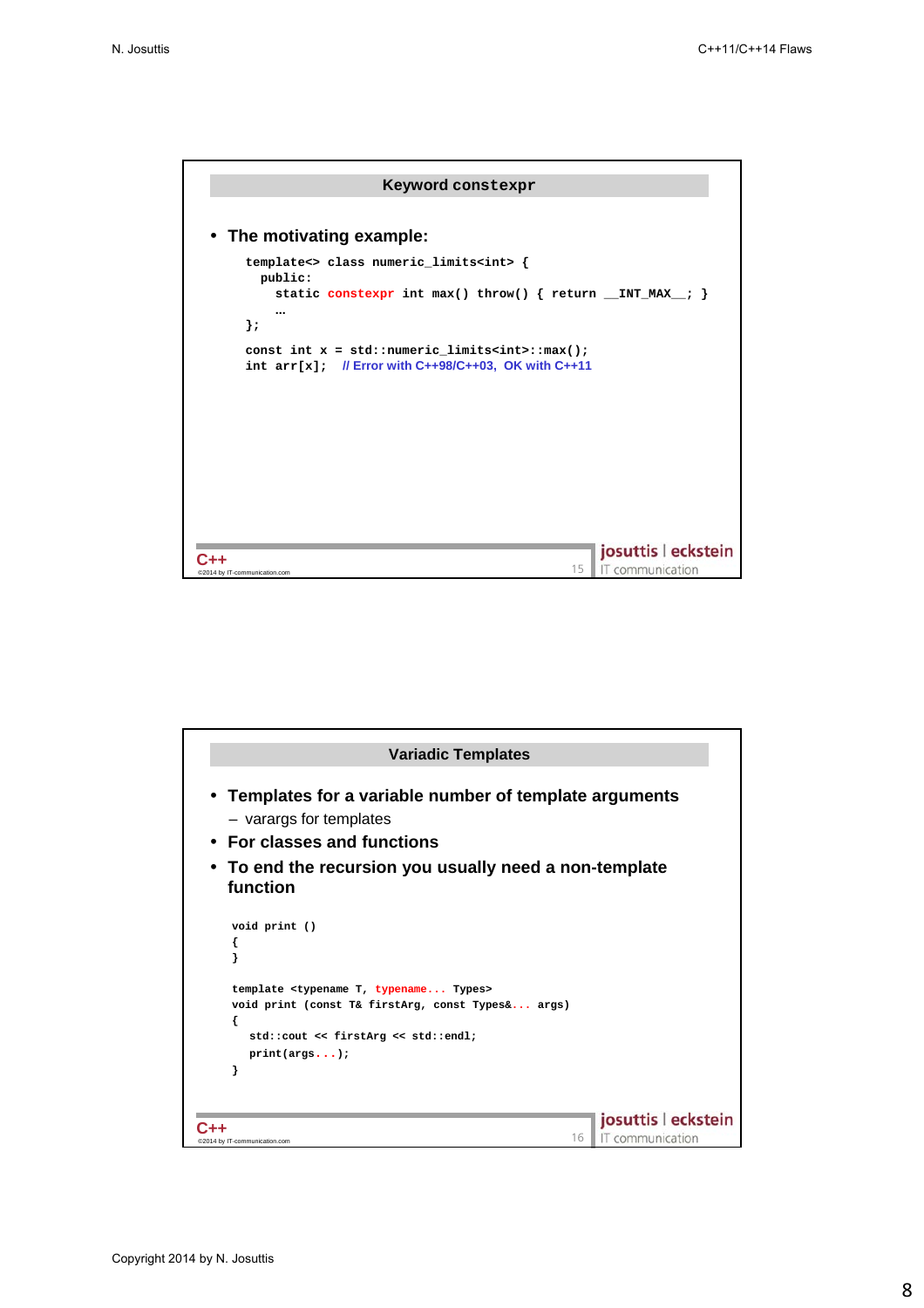

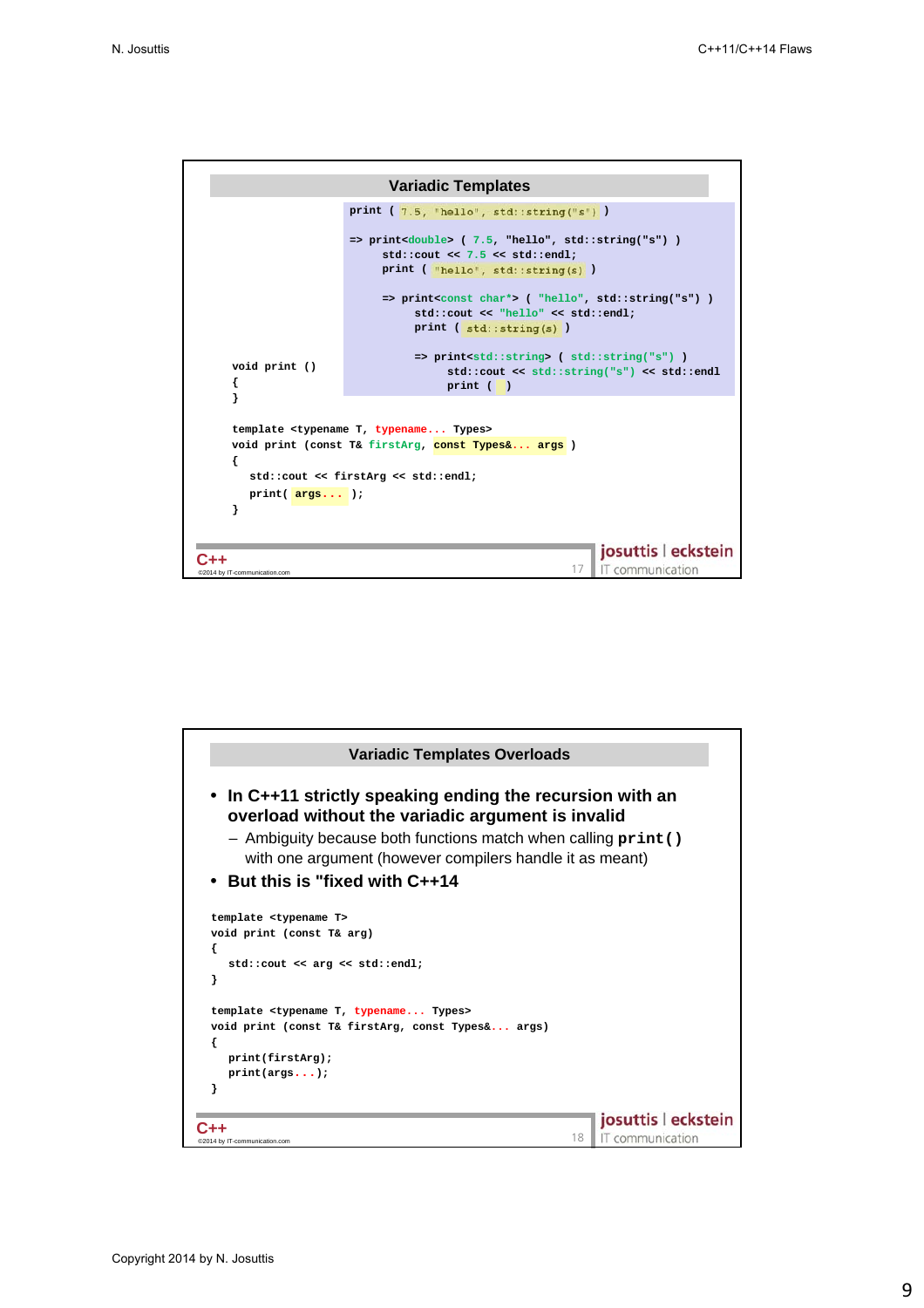

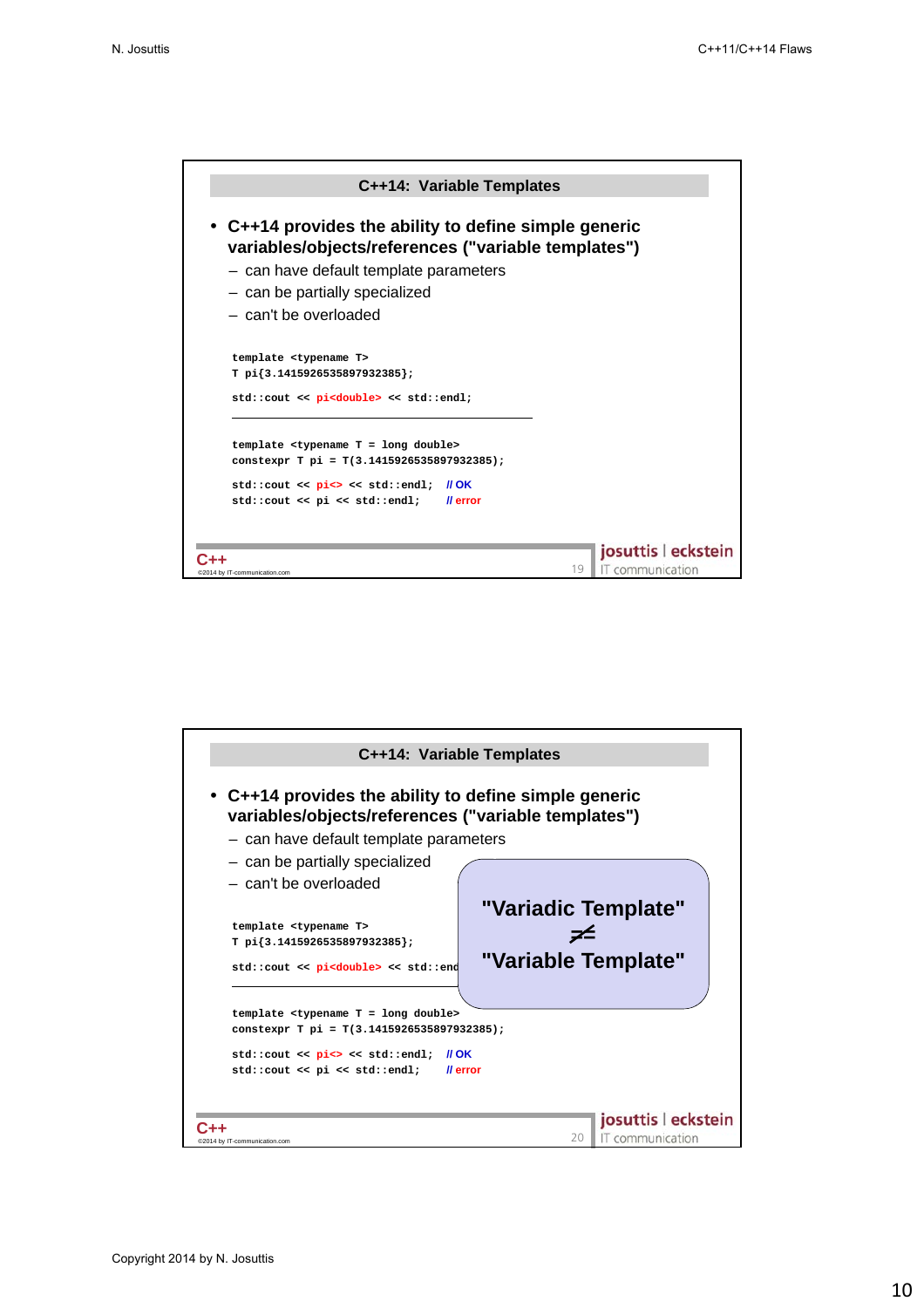

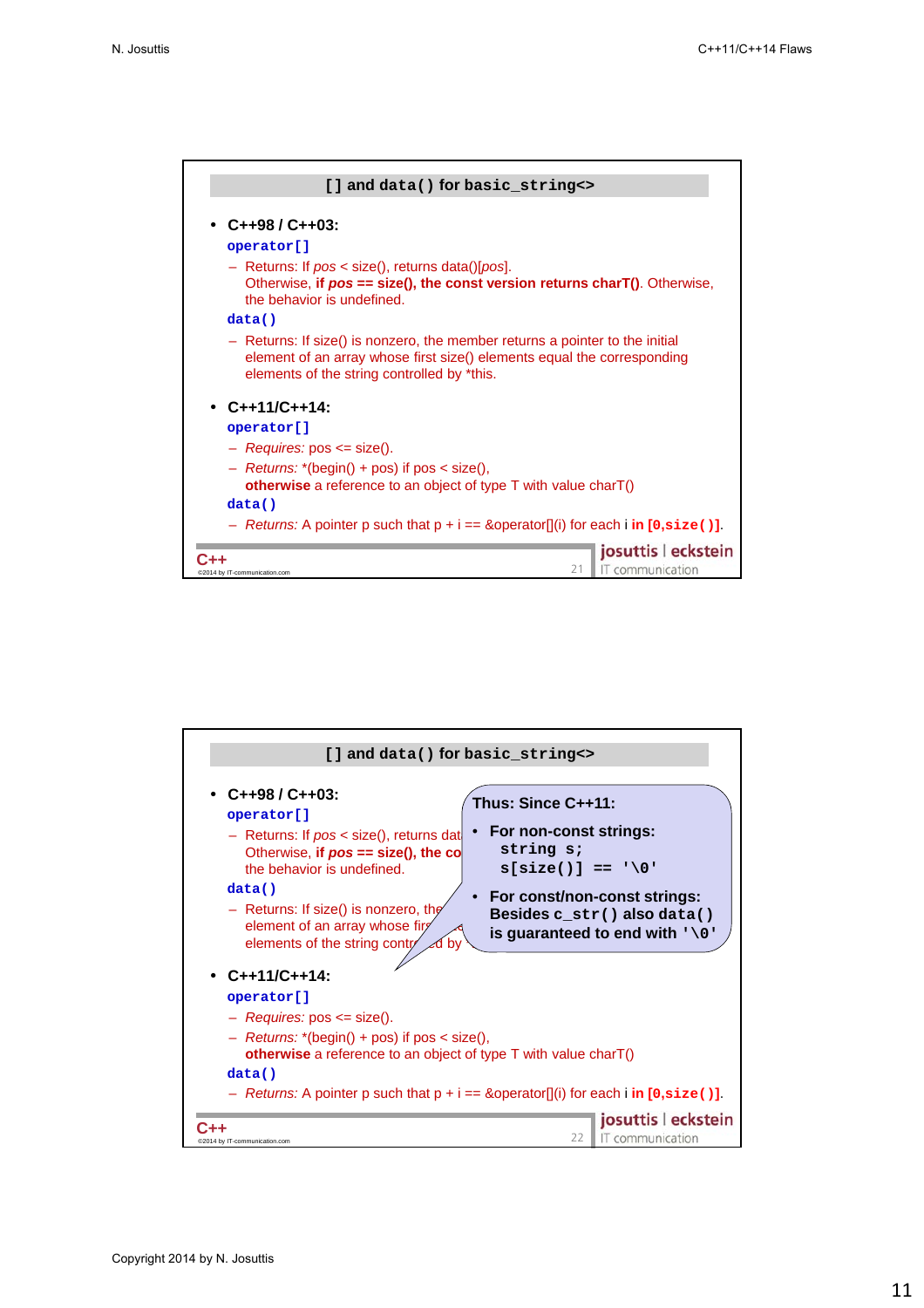

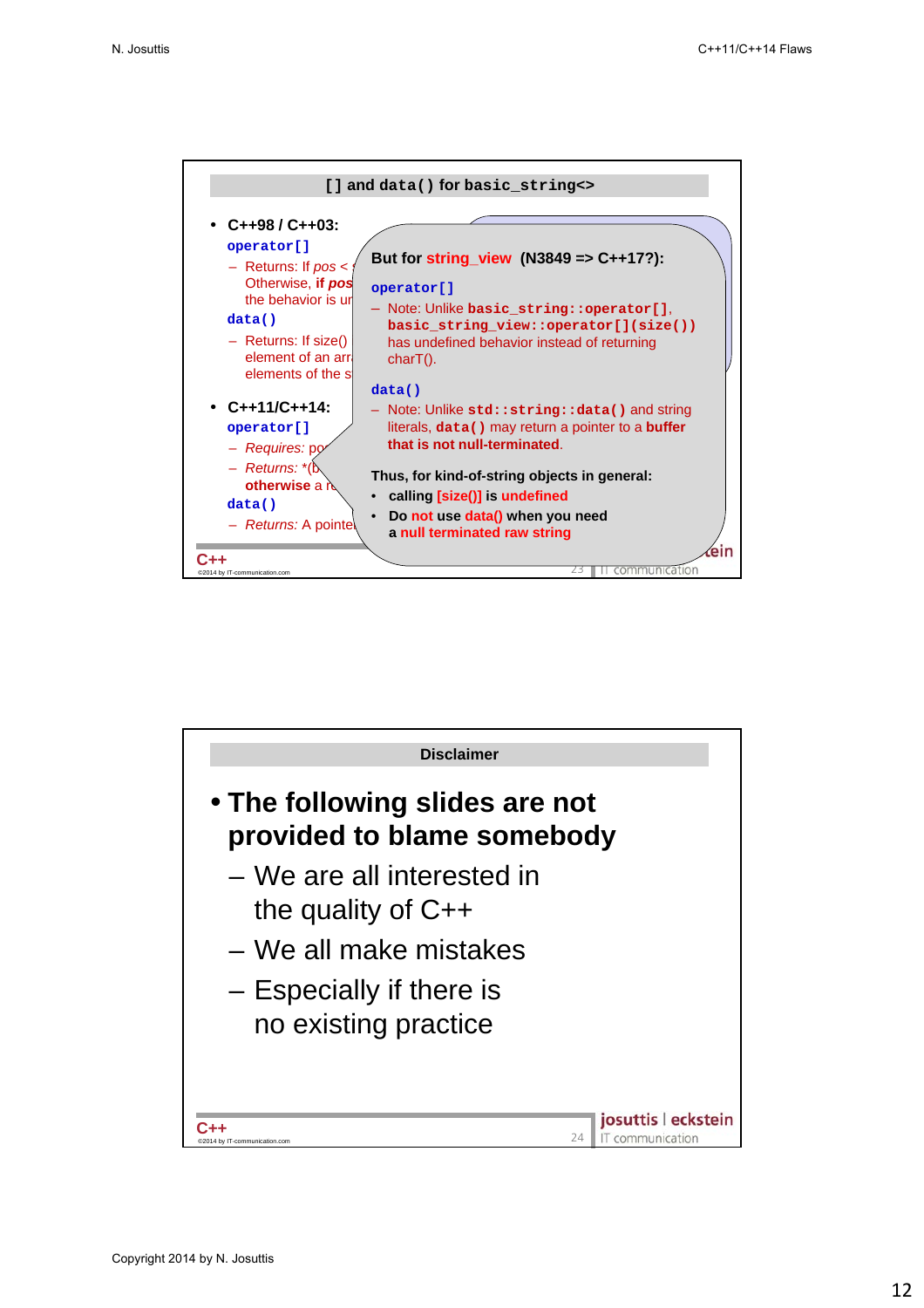

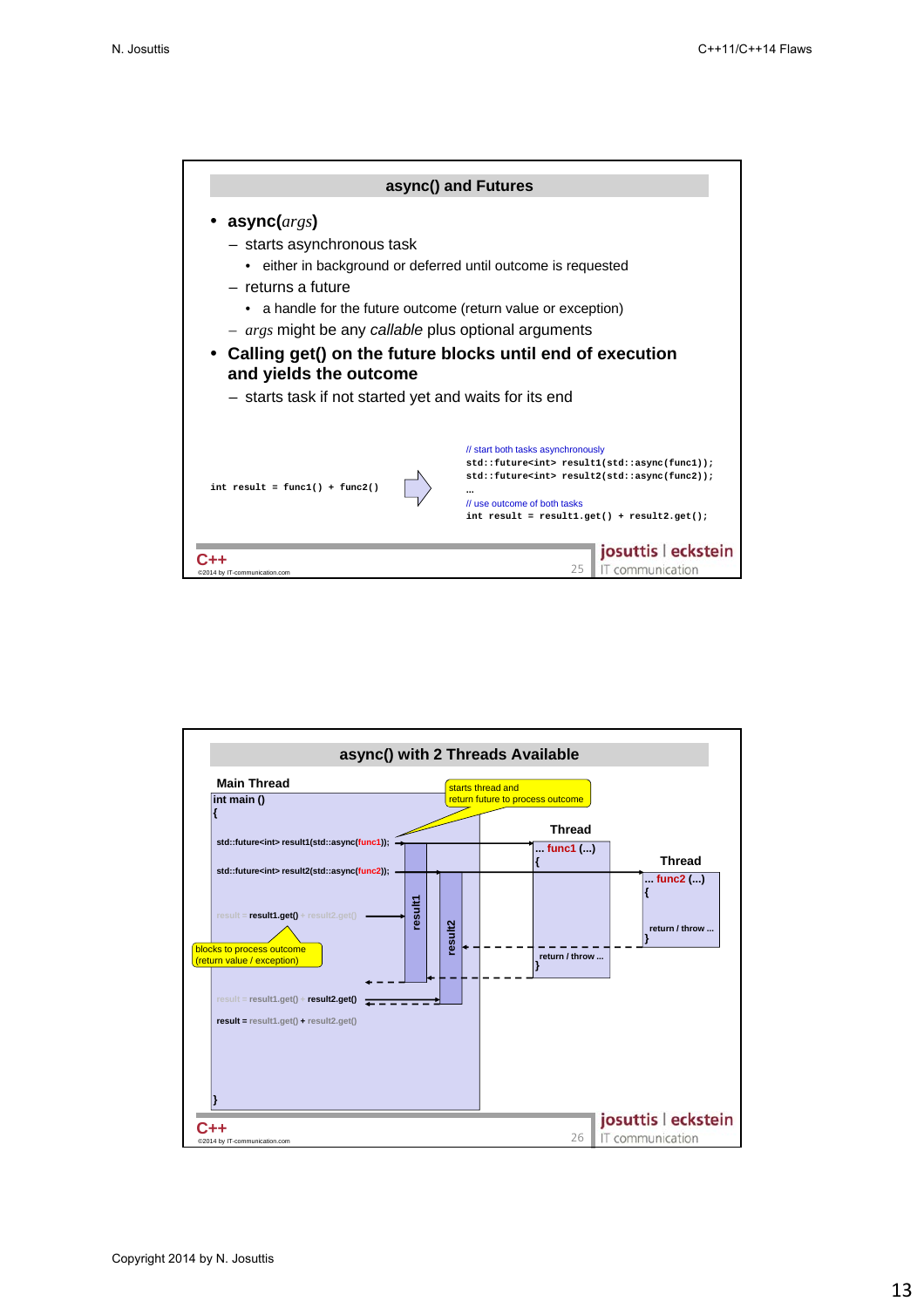

| Mai 2011:                                                                                                        |                                               |
|------------------------------------------------------------------------------------------------------------------|-----------------------------------------------|
| What does the following program do:                                                                              |                                               |
| int main()                                                                                                       |                                               |
|                                                                                                                  |                                               |
| std::async(std::launch::async,foo);<br>$bar()$ ;                                                                 |                                               |
| ł                                                                                                                |                                               |
|                                                                                                                  |                                               |
| =>The standard has to be read as "destructor blocks"                                                             |                                               |
| async(): "the completion of the function foo is sequenced before (1.10)<br>٠<br>the shared state is made ready." |                                               |
| => Fix in Apples implementation;                                                                                 |                                               |
| conforms with gcc and VC++                                                                                       |                                               |
|                                                                                                                  |                                               |
|                                                                                                                  |                                               |
|                                                                                                                  | josuttis   eckstein<br>IT communication<br>28 |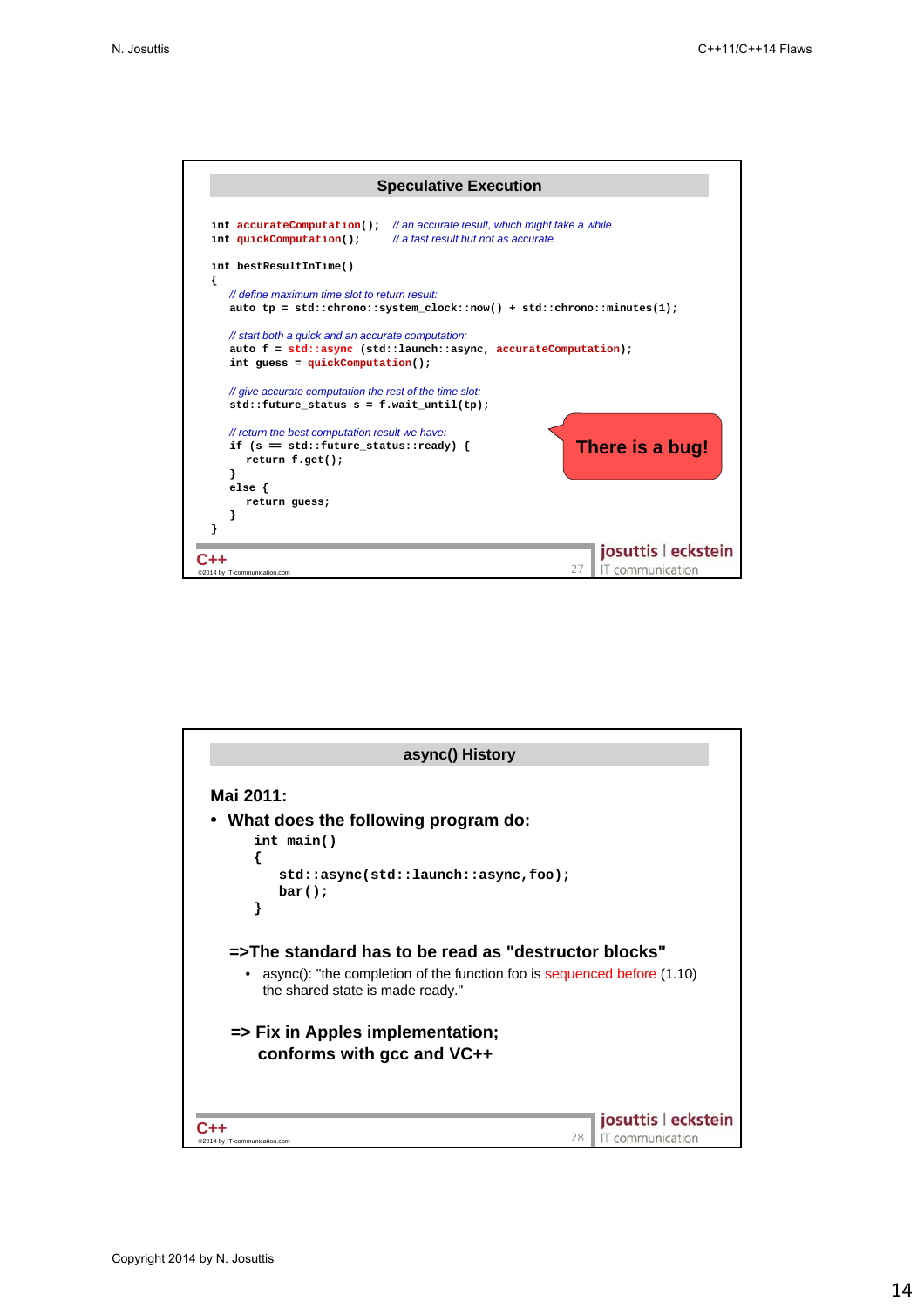

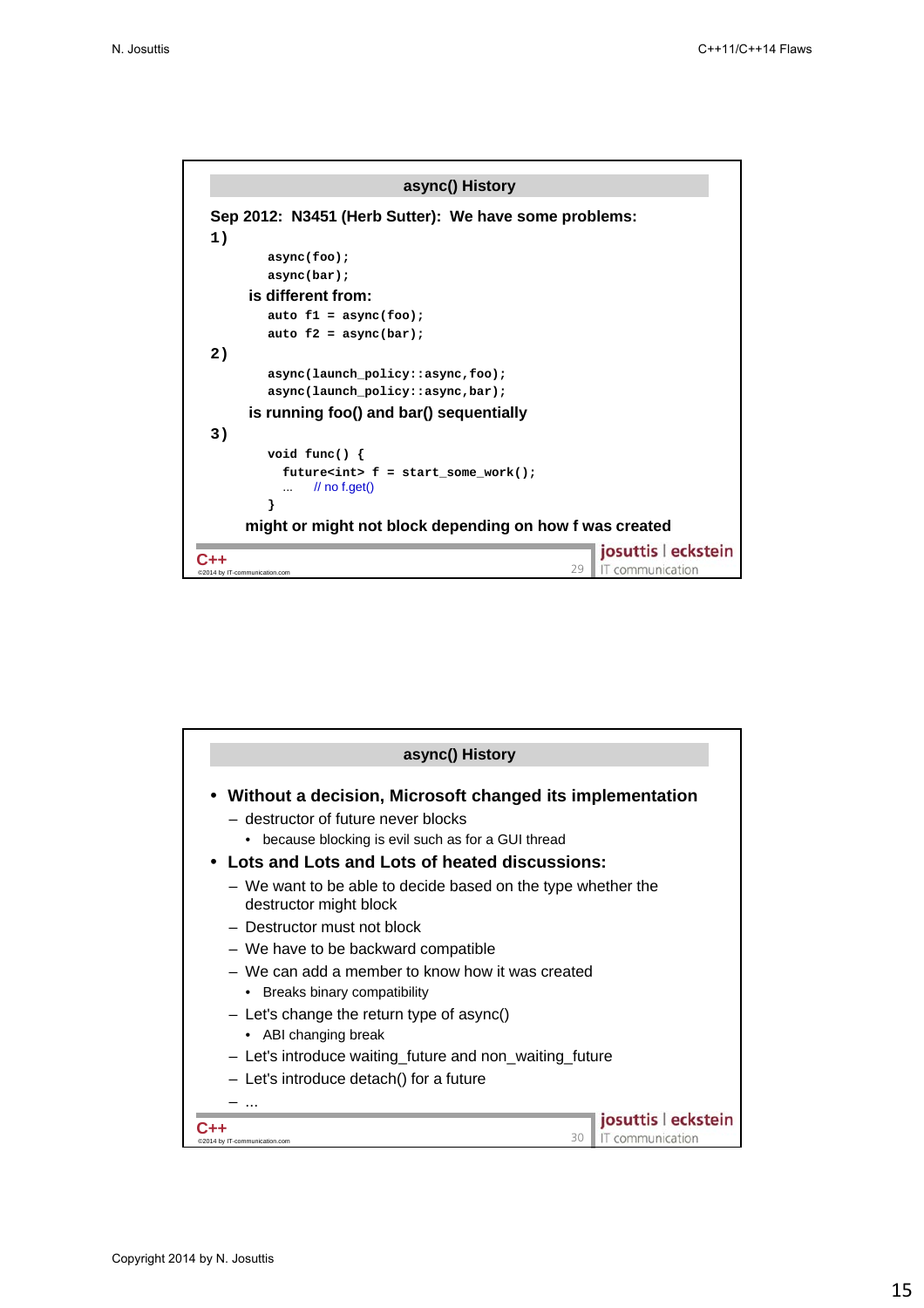|                                                                | async() History |    |                     |
|----------------------------------------------------------------|-----------------|----|---------------------|
| Oct 1, 2013:                                                   |                 |    |                     |
| - Heated discussion again                                      |                 |    |                     |
| $-$ As a "solution":                                           |                 |    |                     |
| Let's deprecate async()<br>$\bullet$                           |                 |    |                     |
| Two straw polls inside Concurrency Working Group:<br>$\bullet$ |                 |    |                     |
| Strongly in favor:                                             | 13              | 12 |                     |
| Weakly in favor:                                               | 6               | 4  |                     |
| Neutral:                                                       | 1               | 2  |                     |
| Weakly against:                                                | 1               | 0  |                     |
| Strongly against:                                              | 1               | 4  |                     |
| N3777 Wording for Deprecating async()                          |                 |    |                     |
|                                                                |                 |    | josuttis   eckstein |
| @2014 by IT-communication.com                                  |                 | 31 | IT communication    |

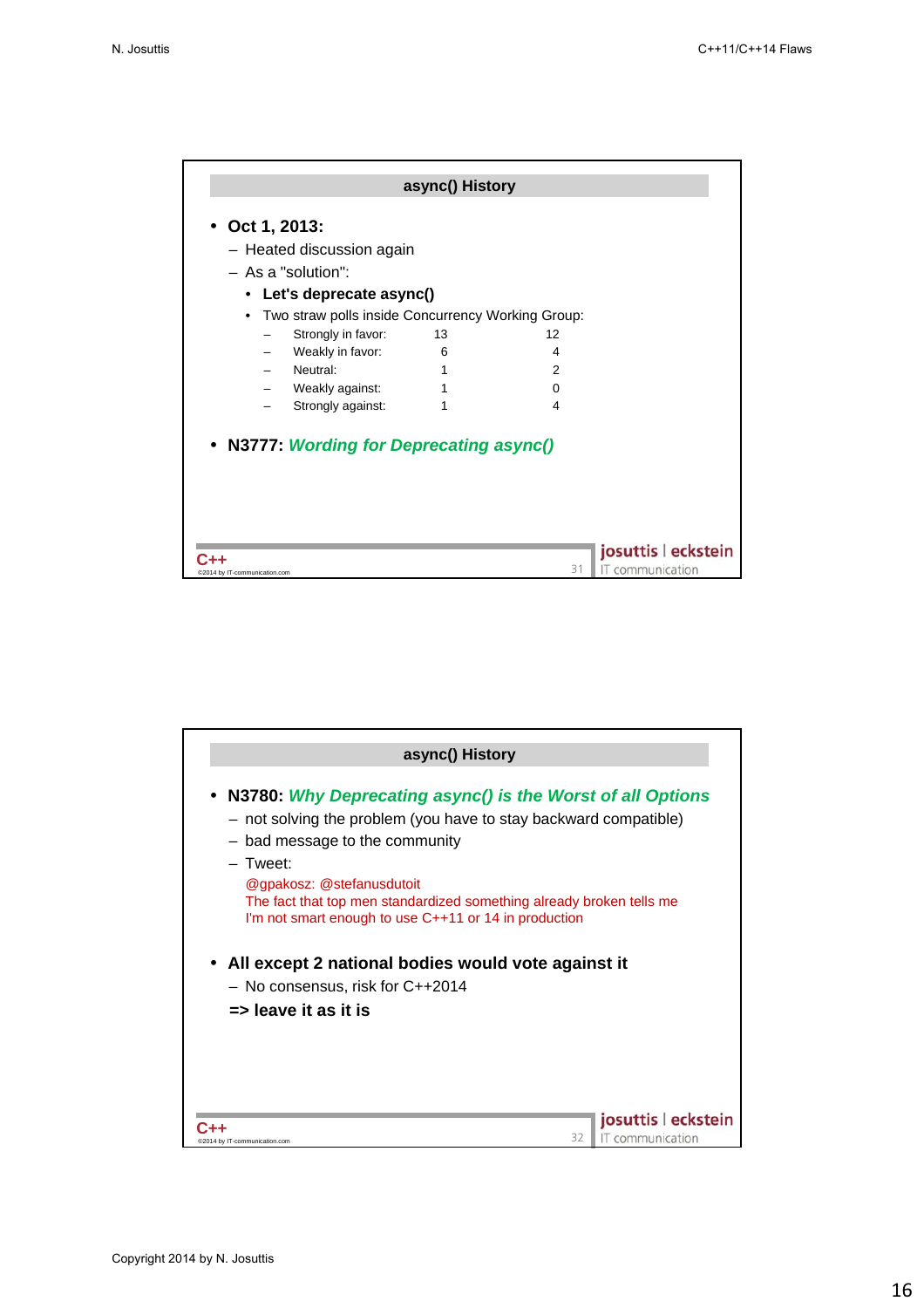

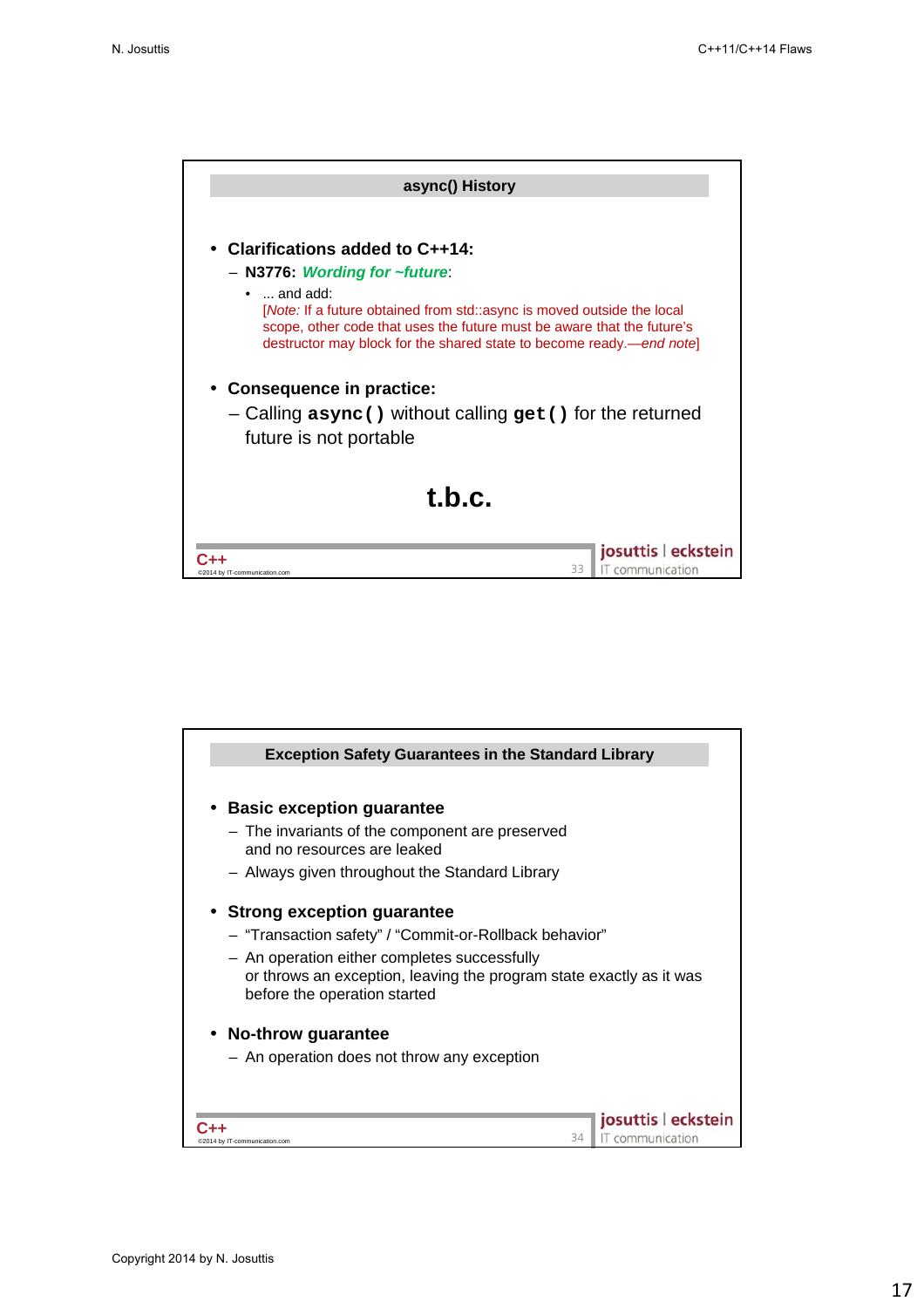

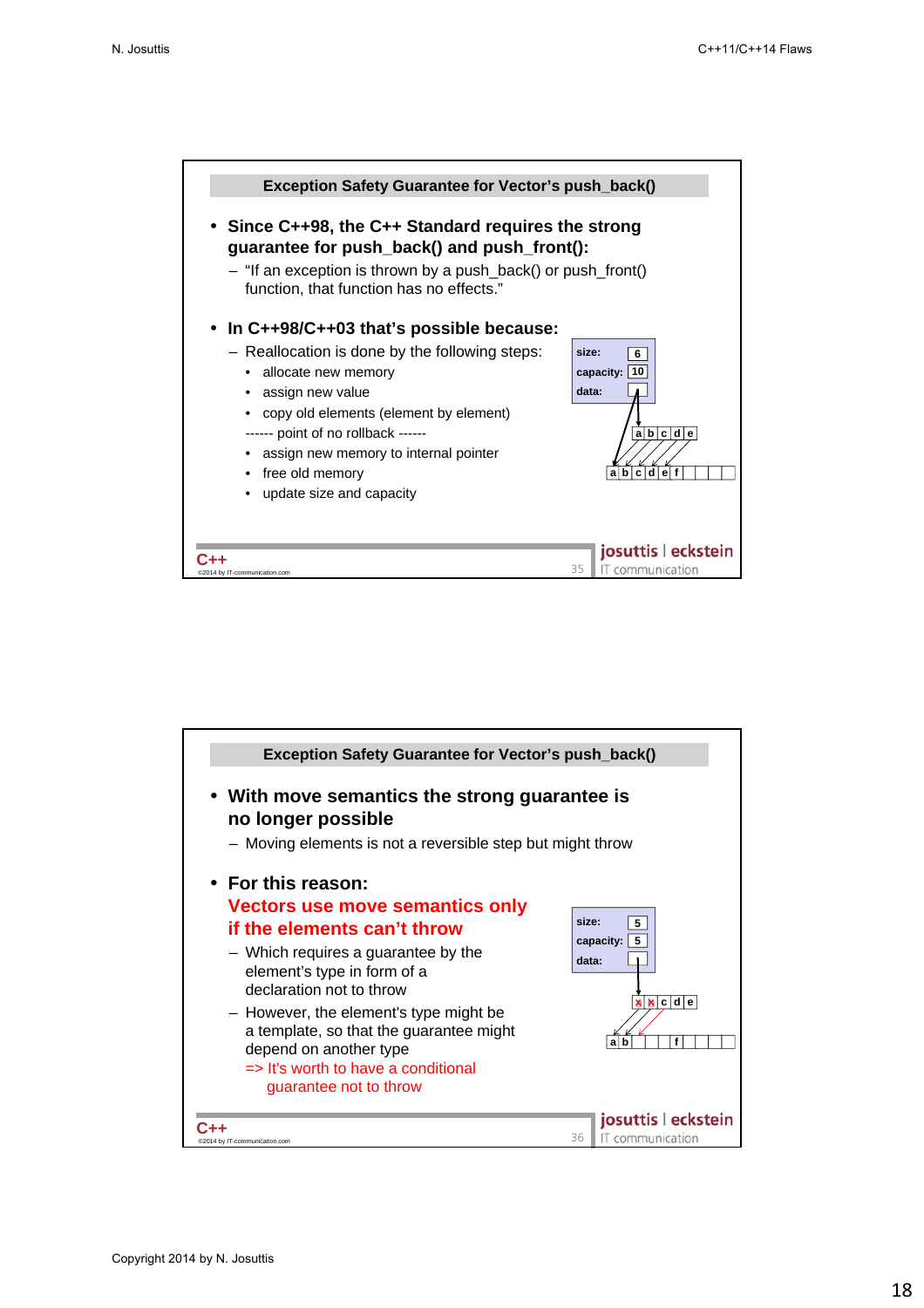

| noexcept Policy for the Standard Library                                                                                                                                                                                                                                                       |  |
|------------------------------------------------------------------------------------------------------------------------------------------------------------------------------------------------------------------------------------------------------------------------------------------------|--|
| <b>According to N3279</b> (partly literally quoted):                                                                                                                                                                                                                                           |  |
| - Each library function  that  cannot throw and does not specify<br>any undefined behavior - for example, caused by a broken<br>precondition - should be marked as unconditionally noexcept.                                                                                                   |  |
| - If a library swap function, move constructor, or move assignment<br>operator  can be proven not to throw by applying the noexcept<br>operator, conditionally throws, it should be marked as conditionally<br>noexcept. No other function should use a conditional noexcept<br>specification. |  |
| - No library destructor should throw. It must use the implicitly<br>supplied (nonthrowing) exception specification.                                                                                                                                                                            |  |
| - Library functions designed for compatibility with C code  may be<br>marked as unconditionally noexcept.                                                                                                                                                                                      |  |
| josuttis   eckstein<br>IT communication<br>38<br>4 by IT-communication.com                                                                                                                                                                                                                     |  |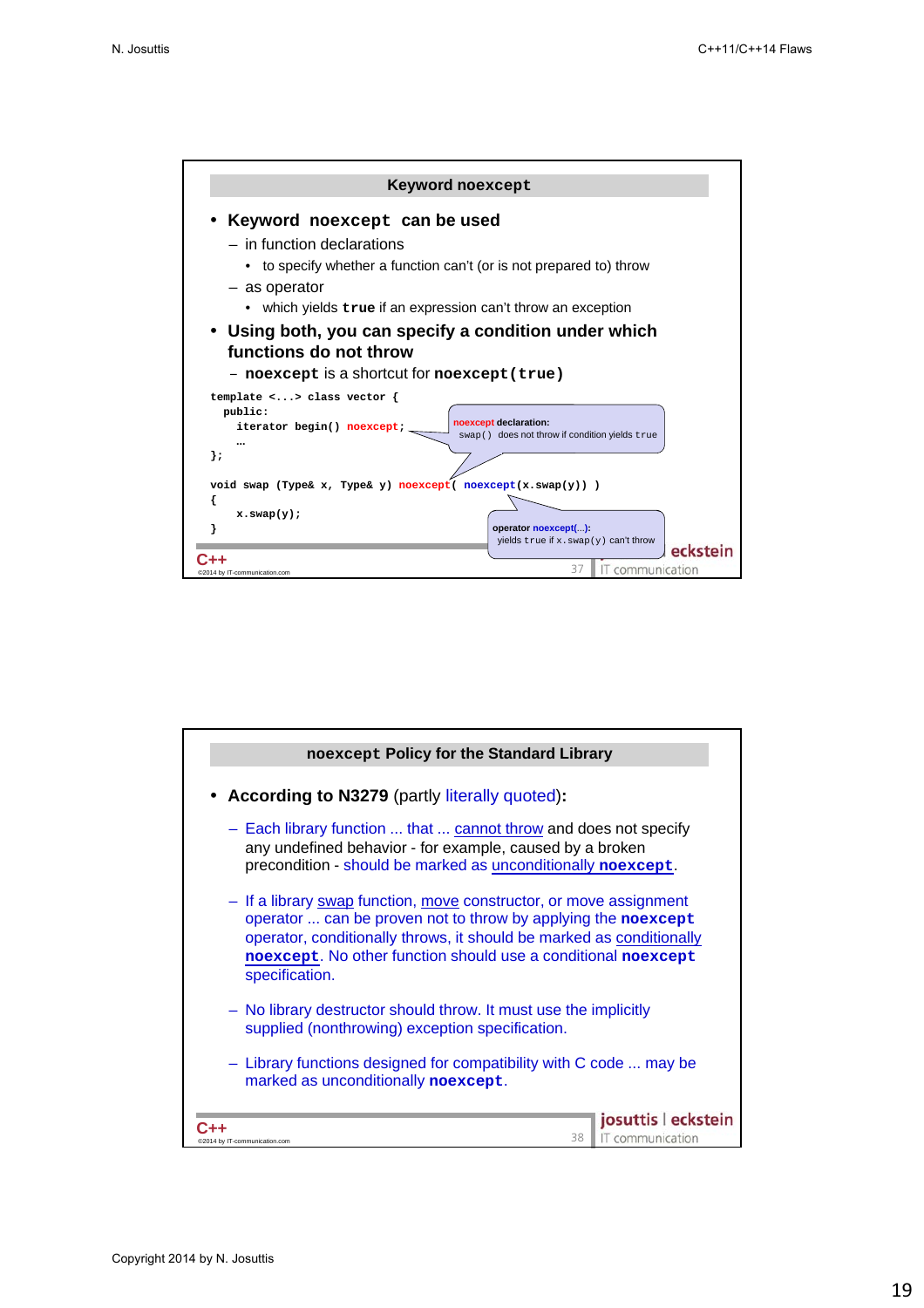

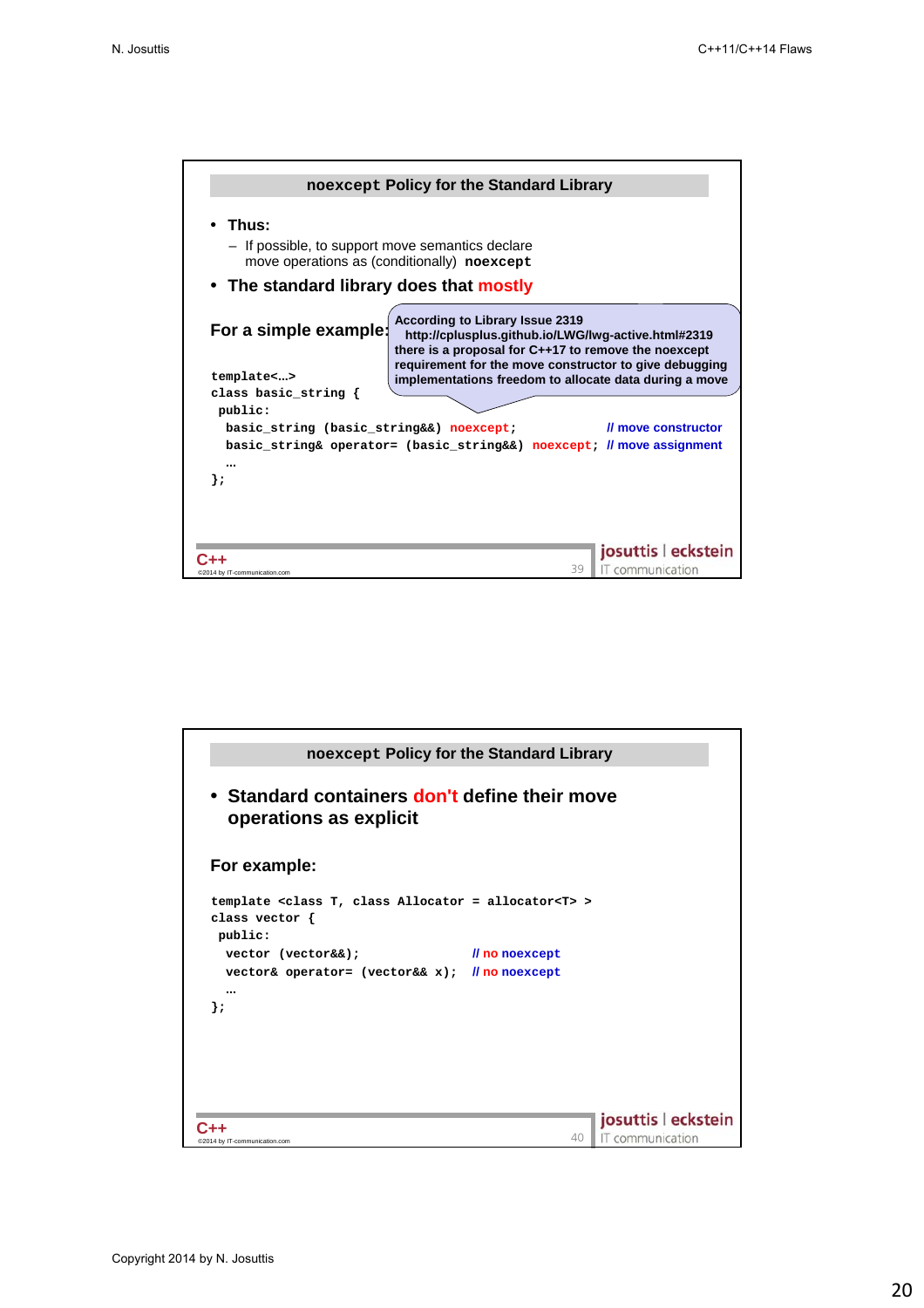

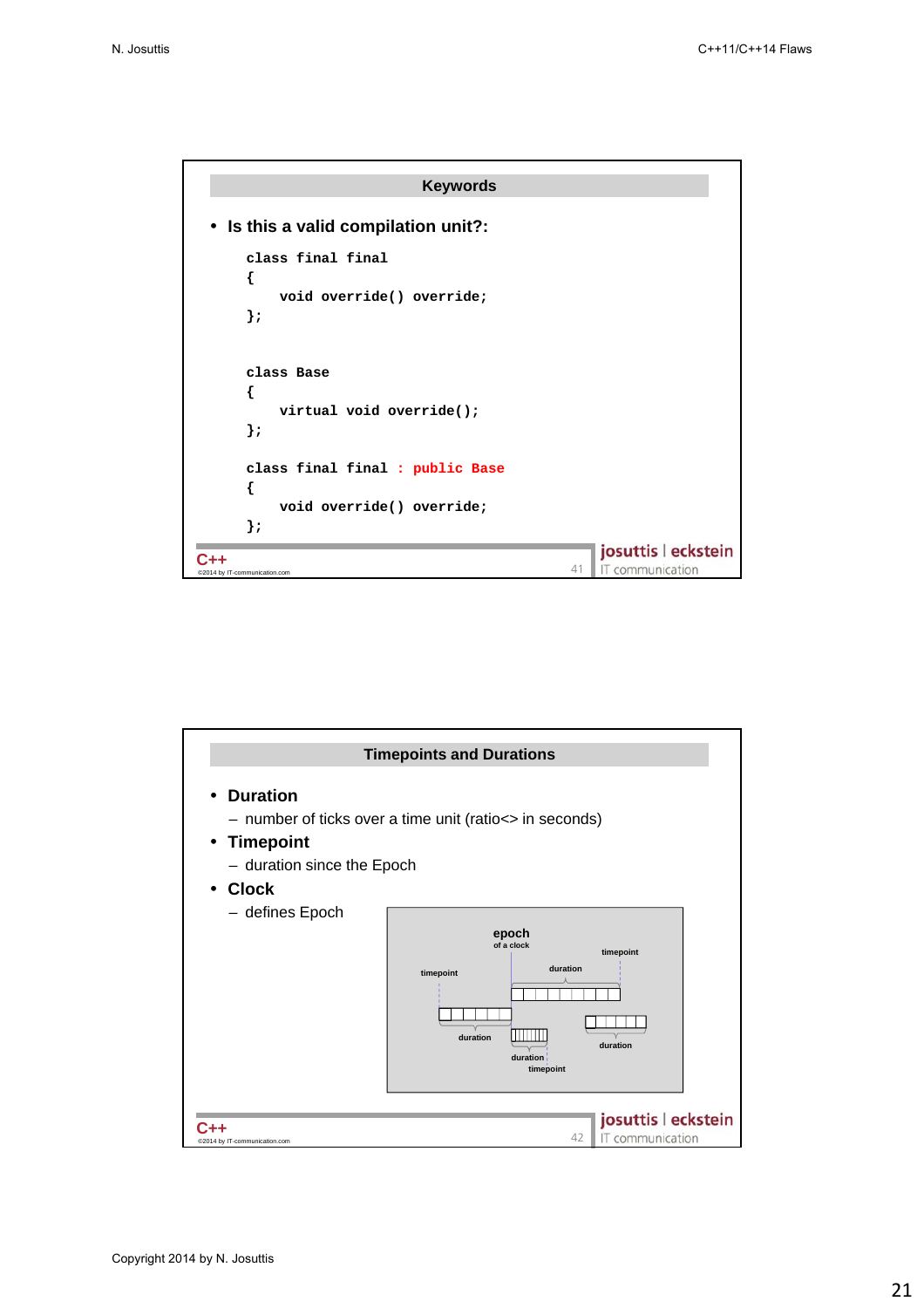

| <b>Duration Initialization</b>                                                                                                                                                                                                                                                                                     |                                               |
|--------------------------------------------------------------------------------------------------------------------------------------------------------------------------------------------------------------------------------------------------------------------------------------------------------------------|-----------------------------------------------|
| Durations have no zero initialization defined for the default<br>constructor                                                                                                                                                                                                                                       |                                               |
| template <class class="" period="ratio&lt;1" rep,="">&gt;<br/>class duration {<br/>public:<br/>// default default constructor (constexpr doesn't force value initialization):<br/><math>constant</math> duration() = default;<br/>};<br/>Thus, default constructed values may have an<br/>undefined value:</class> |                                               |
| std:: chrono:: duration <int> d: //d has undefined value</int>                                                                                                                                                                                                                                                     |                                               |
| Thanks to Howard Hinnant<br>// m has undefined value<br>chrono::minutes m;<br>for pointing this out<br>$l$ m.count() == 0<br>$\verb chromo::minutes m{}' ;$<br>Il a very clever declaration for geek bars<br>chrono::minutes m();                                                                                  |                                               |
| @2014 by IT-communication.com                                                                                                                                                                                                                                                                                      | josuttis   eckstein<br>IT communication<br>44 |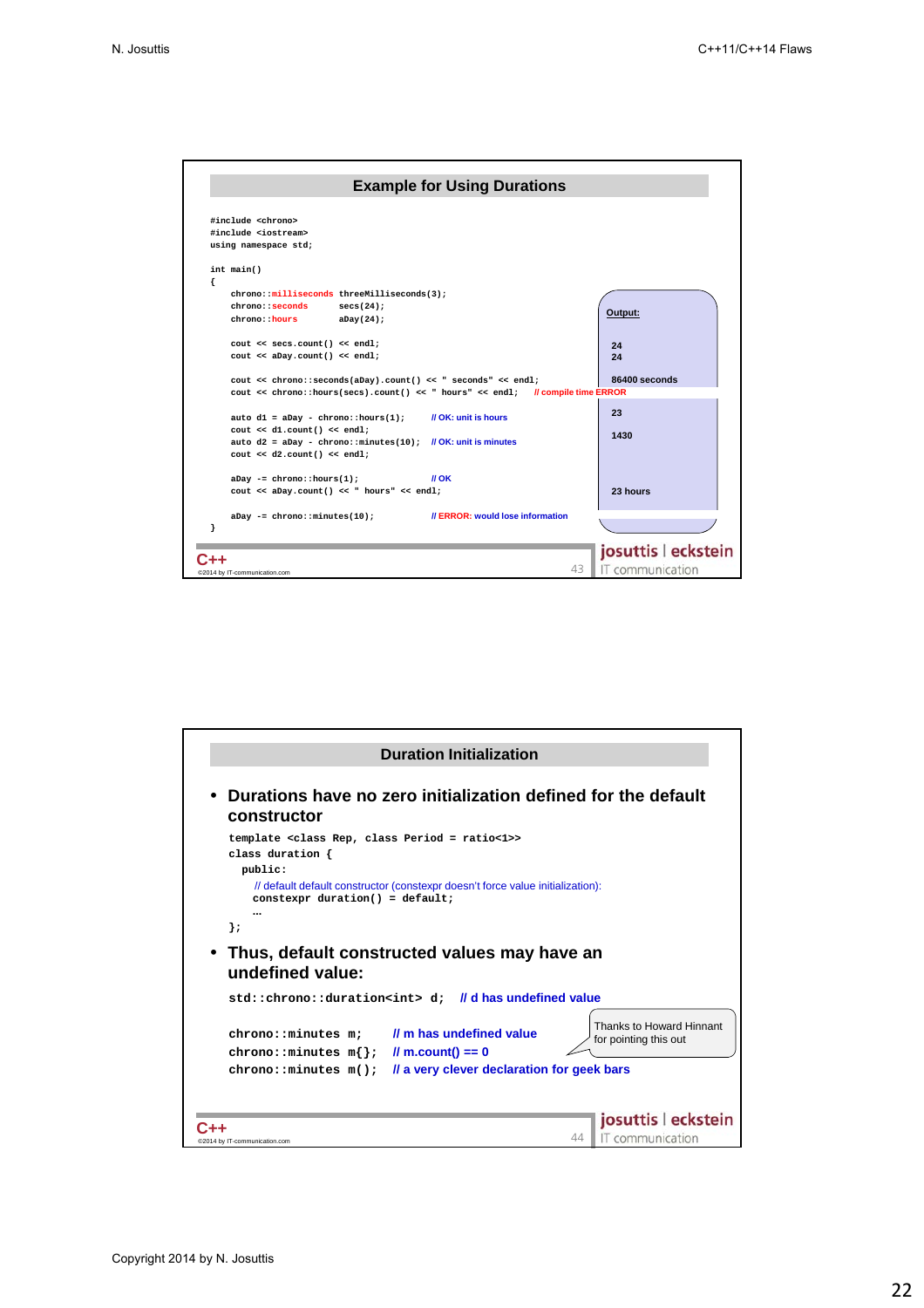|                                                                                                                                                                                                                                                                                           | $Array \Leftrightarrow$                                                                                                         |                                       |
|-------------------------------------------------------------------------------------------------------------------------------------------------------------------------------------------------------------------------------------------------------------------------------------------|---------------------------------------------------------------------------------------------------------------------------------|---------------------------------------|
| • Fixed sized array of elements<br><b>Container category:</b><br>- fulfills general container requirements, except:<br>default constructed array is not empty<br>$\bullet$<br>swap has no constant complexity<br>different containers)<br>- fulfills requirements of reversible container | default constructed array may have undefined values<br>after swap iterators and reference refer to different values (and not to |                                       |
| $array1$ array <int, 10=""> a = { 11, 22, 33, 44 }; // create array with 10 ints</int,>                                                                                                                                                                                                   |                                                                                                                                 |                                       |
| $a.back() = 9999999;$<br>$a[a.size() - 2] = 42;$                                                                                                                                                                                                                                          | // modify last element<br>// modify element before last element                                                                 |                                       |
| // process sum of all elements<br>cout << "sum: " << accumulate(a.begin(),a.end(),0) << endl;                                                                                                                                                                                             |                                                                                                                                 |                                       |
| @2014 by IT-communication.com                                                                                                                                                                                                                                                             | 45                                                                                                                              | josuttis eckstein<br>IT communication |

| $Array \Leftrightarrow$                                                                                                                                                                                                                                                                         |                                               |
|-------------------------------------------------------------------------------------------------------------------------------------------------------------------------------------------------------------------------------------------------------------------------------------------------|-----------------------------------------------|
| Array <> is an aggregate<br>— no constructors defined<br>- initialization only via initializer lists (and copying)<br>- without initialization FDT values are undefined (default initialized)<br>- smaller initializer lists result into value initialization<br>(zero initialization for FDTs) |                                               |
| std::array <int,5> c1 = { 1, 2, 3, 4, 5 };</int,5>                                                                                                                                                                                                                                              | // OK: array with 5 elements                  |
| std::array <int,5> <math>c2 = \{ 1, 2 \}</math>;</int,5>                                                                                                                                                                                                                                        | // OK: array with: 1, 2, 0, 0, 0              |
| std::array <int, 5=""> c3 = { 1, 2, 3, 4, 5, 6 };</int,>                                                                                                                                                                                                                                        | // Error at compile time                      |
| std::array <sub>int</sub> , 5> c4;                                                                                                                                                                                                                                                              | // OOPS: undefined values                     |
| $std:arrayint, 5> c5 = \{\};$                                                                                                                                                                                                                                                                   | // $OK:$ all 0 (initialize with $int()$ )     |
| std::array <int,5> <math>c6() { 1, 2, 3, 4, 5 } )</math>;</int,5>                                                                                                                                                                                                                               | // ERROR: no constructor for initializer list |
| std::vector <int> <math>cv( { 1, 2, 3, 4, 5 } )</math>;</int>                                                                                                                                                                                                                                   | // OK for all other containers                |
| @2014 by IT-communication.com                                                                                                                                                                                                                                                                   | josuttis   eckstein<br>IT communication<br>46 |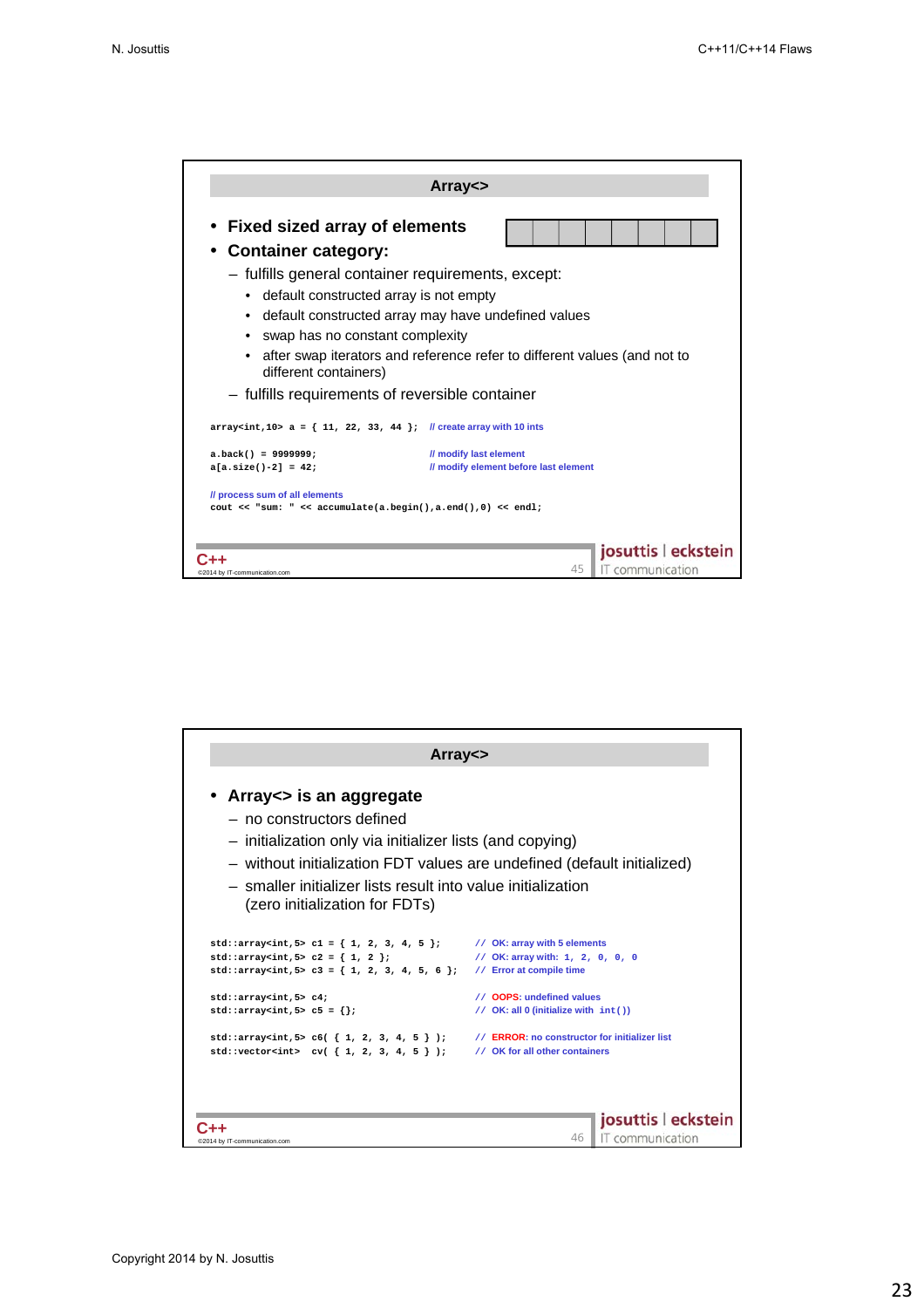

| <b>Generic Hash Function</b>                                                                                                                                                                                                                                                                                                                                                                                                   |                                                                                                                                                                                                                                                                                                                                                                                          |
|--------------------------------------------------------------------------------------------------------------------------------------------------------------------------------------------------------------------------------------------------------------------------------------------------------------------------------------------------------------------------------------------------------------------------------|------------------------------------------------------------------------------------------------------------------------------------------------------------------------------------------------------------------------------------------------------------------------------------------------------------------------------------------------------------------------------------------|
| template <typename t=""><br/>inline std::size t get hash (const T&amp; val)<br/>ſ<br/>return hash<t>()(val); // equivalent to: hash<t>().operator()(val)<br/>ł<br/>template <typename t,="" typename="" types=""><br/>inline std::size t get hash (const T&amp; val, const Types&amp; args)<br/>ſ<br/>return hash<r></r><math>(T&gt;()(val) + get hash(args)</math>; //poor hash function!<br/>ł</typename></t></t></typename> |                                                                                                                                                                                                                                                                                                                                                                                          |
| class Customer {<br>private:<br>string firstname;<br>string lastname;<br>int.<br>year;<br>public:<br><br>friend class CustomerHash;<br>۱,<br>class CustomerHash<br>public:<br>std::size_t operator() (const Customer& c) const {<br>return get hash(c.firstname,c.lastname,c.year);                                                                                                                                            | Better approach:<br>- get_hash()<br>- hash out of a tuple<br>- hash out of a range<br>- accumulate() with hash<br>based on a generic hash_combine (see boost):<br>template <typename t=""><br/>void hash combine (size t&amp; seed, const T&amp; v)<br/>₹<br/>seed <math>\text{-}</math> hash value(v) + 0x9e3779b9<br/><math>+</math> (seed &lt;&lt; 6) + (seed &gt;&gt; 2);</typename> |
| @2014 by IT-communication.com                                                                                                                                                                                                                                                                                                                                                                                                  | josuttis   eckstein<br>48   IT communication                                                                                                                                                                                                                                                                                                                                             |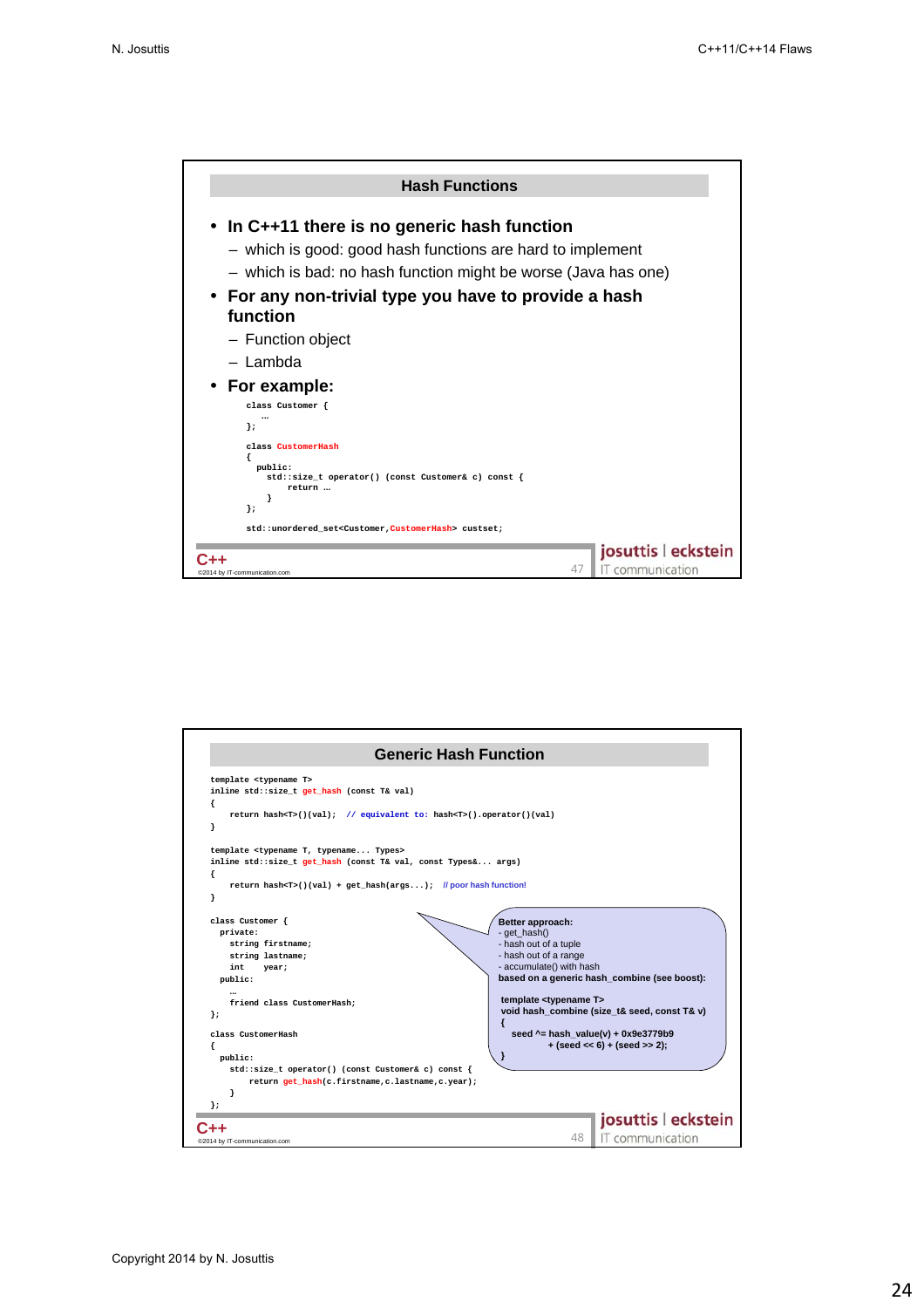

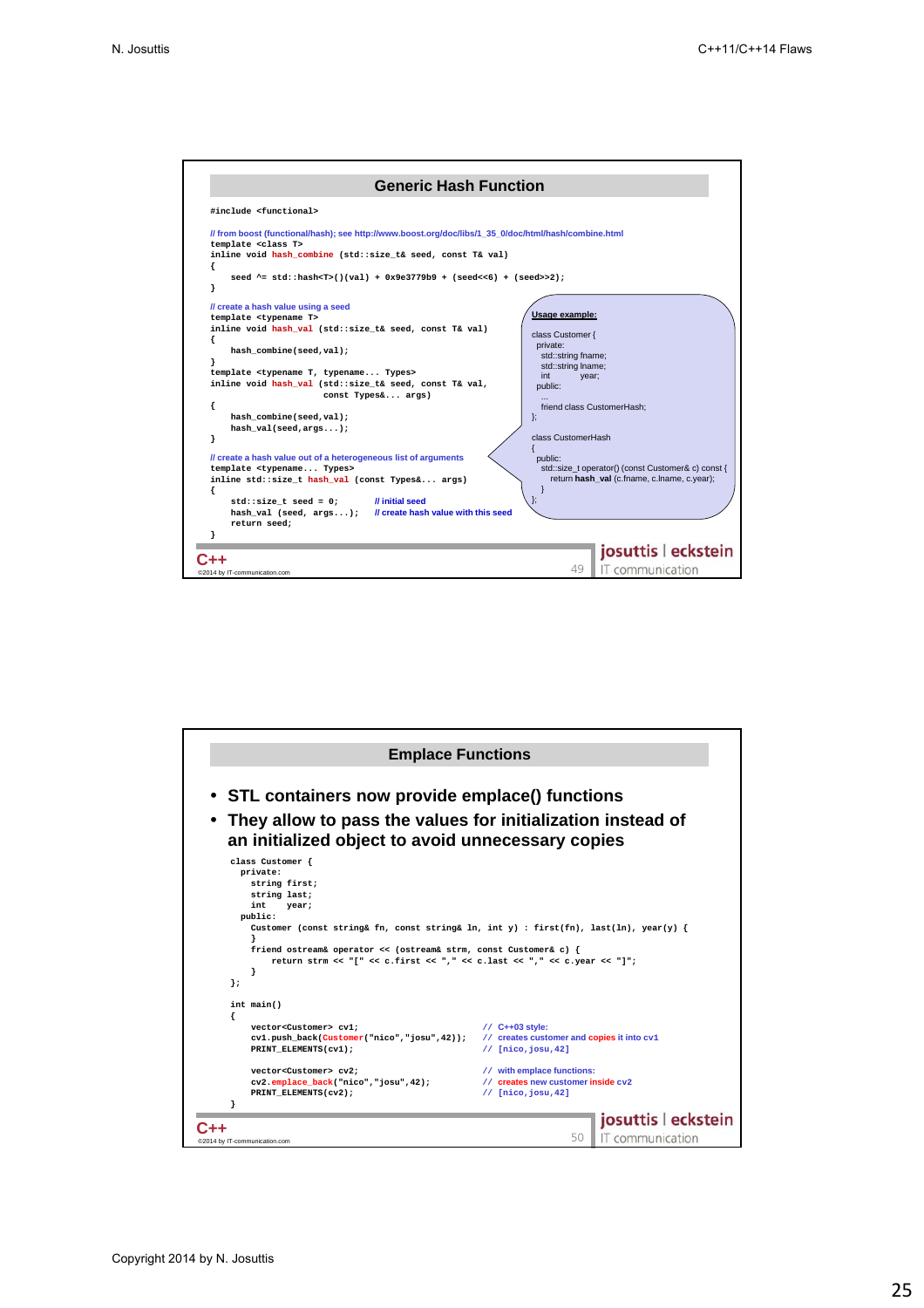